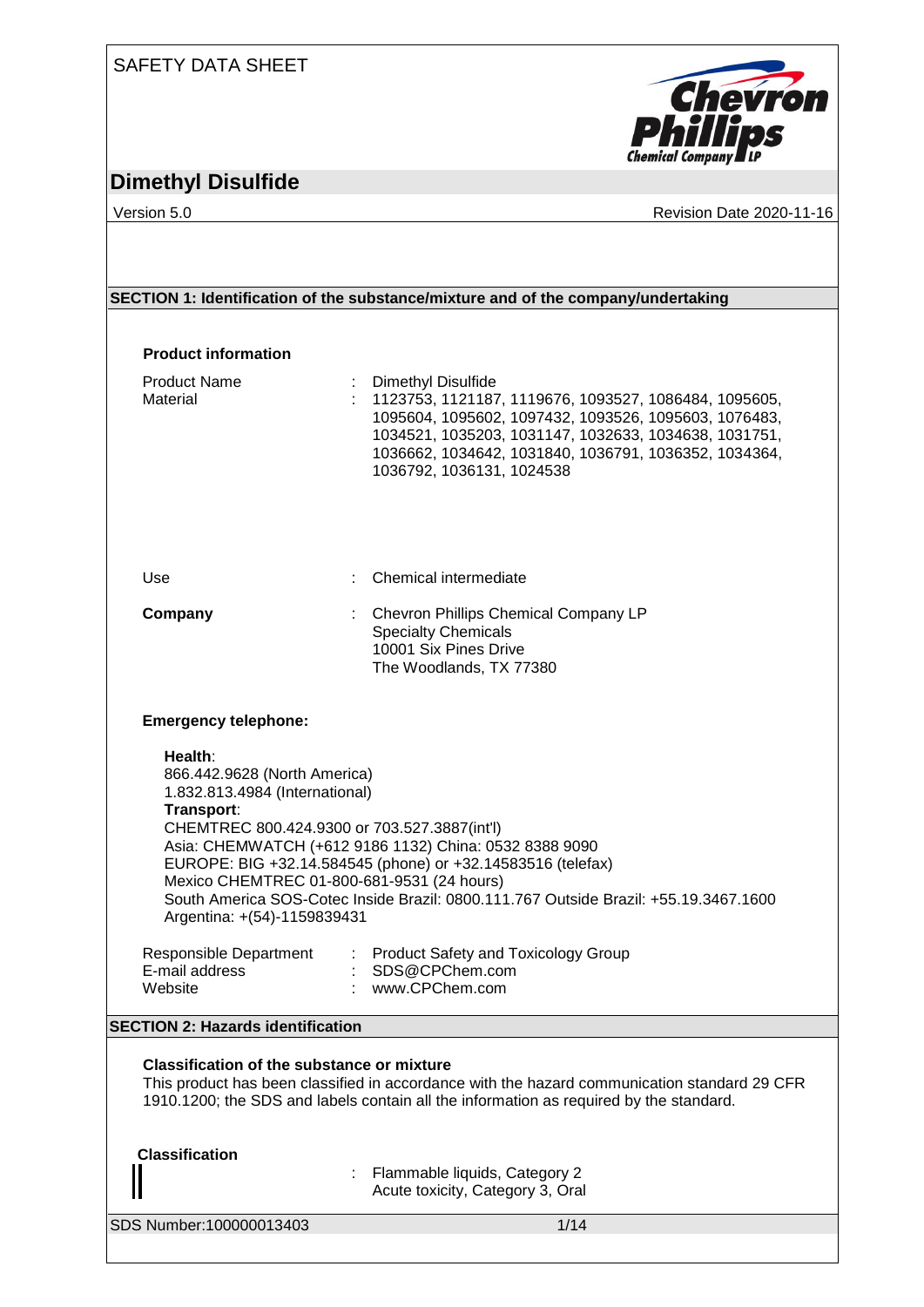| Version 5.0<br>Revision Date 2020-11-16<br>Acute toxicity, Category 3, Inhalation<br>Eye irritation, Category 2A<br>Skin sensitization, Category 1<br>Specific target organ toxicity - single exposure, Category 1,<br>Inhalation, Respiratory Tract<br>Specific target organ toxicity - single exposure, Category 3,<br>Central nervous system<br>Labeling<br>Symbol(s)<br>Signal Word<br>Danger<br><b>Hazard Statements</b><br>: H225: Highly flammable liquid and vapor.<br>H301 + H331: Toxic if swallowed or if inhaled.<br>H317: May cause an allergic skin reaction.<br>H319: Causes serious eye irritation.<br>H336: May cause drowsiness or dizziness.<br>H370: Causes damage to organs (Respiratory Tract) if inhaled.<br><b>Prevention:</b><br><b>Precautionary Statements</b><br>P210<br>Keep away from heat/ sparks/ open flames/ hot<br>surfaces. No smoking.<br>P233<br>Keep container tightly closed.<br>P240<br>Ground/bond container and receiving equipment.<br>P241<br>Use explosion-proof electrical/ventilating/lighting/<br>equipment.<br>P242<br>Use only non-sparking tools.<br>P243<br>Take precautionary measures against static discharge.<br>P260<br>Do not breathe dust/ fume/ gas/ mist/ vapors/ spray.<br>P264<br>Wash skin thoroughly after handling.<br>P270<br>Do not eat, drink or smoke when using this product.<br>Wear protective gloves/ eye protection/ face protection.<br>P280<br><b>Response:</b><br>P301 + P310 + P330<br>IF SWALLOWED: Immediately call a<br>POISON CENTER/ doctor. Rinse mouth.<br>P304 + P340 + P311<br>IF INHALED: Remove person to fresh<br>air and keep comfortable for breathing. Call a POISON<br>CENTER/doctor.<br>P305 + P351 + P338<br>IF IN EYES: Rinse cautiously with<br>water for several minutes. Remove contact lenses, if present<br>and easy to do. Continue rinsing.<br>P307 + P311<br>IF exposed: Call a POISON CENTER or<br>doctor/ physician.<br>P333 + P313<br>If skin irritation or rash occurs: Get medical<br>advice/ attention.<br>P337 + P313<br>If eye irritation persists: Get medical advice/<br>attention.<br>Wash contaminated clothing before reuse.<br>P363<br>P370 + P378<br>In case of fire: Use dry sand, dry chemical or<br>alcohol-resistant foam to extinguish.<br>Storage:<br>P403 + P233<br>Store in a well-ventilated place. Keep container<br>tightly closed.<br>P403 + P235<br>Store in a well-ventilated place. Keep cool.<br>SDS Number:100000013403<br>2/14 | <b>Dimethyl Disulfide</b> | SAFETY DATA SHEET |
|----------------------------------------------------------------------------------------------------------------------------------------------------------------------------------------------------------------------------------------------------------------------------------------------------------------------------------------------------------------------------------------------------------------------------------------------------------------------------------------------------------------------------------------------------------------------------------------------------------------------------------------------------------------------------------------------------------------------------------------------------------------------------------------------------------------------------------------------------------------------------------------------------------------------------------------------------------------------------------------------------------------------------------------------------------------------------------------------------------------------------------------------------------------------------------------------------------------------------------------------------------------------------------------------------------------------------------------------------------------------------------------------------------------------------------------------------------------------------------------------------------------------------------------------------------------------------------------------------------------------------------------------------------------------------------------------------------------------------------------------------------------------------------------------------------------------------------------------------------------------------------------------------------------------------------------------------------------------------------------------------------------------------------------------------------------------------------------------------------------------------------------------------------------------------------------------------------------------------------------------------------------------------------------------------------------------------------------------------------------------------------------------------------------------------------------------------------------------------|---------------------------|-------------------|
|                                                                                                                                                                                                                                                                                                                                                                                                                                                                                                                                                                                                                                                                                                                                                                                                                                                                                                                                                                                                                                                                                                                                                                                                                                                                                                                                                                                                                                                                                                                                                                                                                                                                                                                                                                                                                                                                                                                                                                                                                                                                                                                                                                                                                                                                                                                                                                                                                                                                            |                           |                   |
|                                                                                                                                                                                                                                                                                                                                                                                                                                                                                                                                                                                                                                                                                                                                                                                                                                                                                                                                                                                                                                                                                                                                                                                                                                                                                                                                                                                                                                                                                                                                                                                                                                                                                                                                                                                                                                                                                                                                                                                                                                                                                                                                                                                                                                                                                                                                                                                                                                                                            |                           |                   |
|                                                                                                                                                                                                                                                                                                                                                                                                                                                                                                                                                                                                                                                                                                                                                                                                                                                                                                                                                                                                                                                                                                                                                                                                                                                                                                                                                                                                                                                                                                                                                                                                                                                                                                                                                                                                                                                                                                                                                                                                                                                                                                                                                                                                                                                                                                                                                                                                                                                                            |                           |                   |
|                                                                                                                                                                                                                                                                                                                                                                                                                                                                                                                                                                                                                                                                                                                                                                                                                                                                                                                                                                                                                                                                                                                                                                                                                                                                                                                                                                                                                                                                                                                                                                                                                                                                                                                                                                                                                                                                                                                                                                                                                                                                                                                                                                                                                                                                                                                                                                                                                                                                            |                           |                   |
|                                                                                                                                                                                                                                                                                                                                                                                                                                                                                                                                                                                                                                                                                                                                                                                                                                                                                                                                                                                                                                                                                                                                                                                                                                                                                                                                                                                                                                                                                                                                                                                                                                                                                                                                                                                                                                                                                                                                                                                                                                                                                                                                                                                                                                                                                                                                                                                                                                                                            |                           |                   |
|                                                                                                                                                                                                                                                                                                                                                                                                                                                                                                                                                                                                                                                                                                                                                                                                                                                                                                                                                                                                                                                                                                                                                                                                                                                                                                                                                                                                                                                                                                                                                                                                                                                                                                                                                                                                                                                                                                                                                                                                                                                                                                                                                                                                                                                                                                                                                                                                                                                                            |                           |                   |
|                                                                                                                                                                                                                                                                                                                                                                                                                                                                                                                                                                                                                                                                                                                                                                                                                                                                                                                                                                                                                                                                                                                                                                                                                                                                                                                                                                                                                                                                                                                                                                                                                                                                                                                                                                                                                                                                                                                                                                                                                                                                                                                                                                                                                                                                                                                                                                                                                                                                            |                           |                   |
|                                                                                                                                                                                                                                                                                                                                                                                                                                                                                                                                                                                                                                                                                                                                                                                                                                                                                                                                                                                                                                                                                                                                                                                                                                                                                                                                                                                                                                                                                                                                                                                                                                                                                                                                                                                                                                                                                                                                                                                                                                                                                                                                                                                                                                                                                                                                                                                                                                                                            |                           |                   |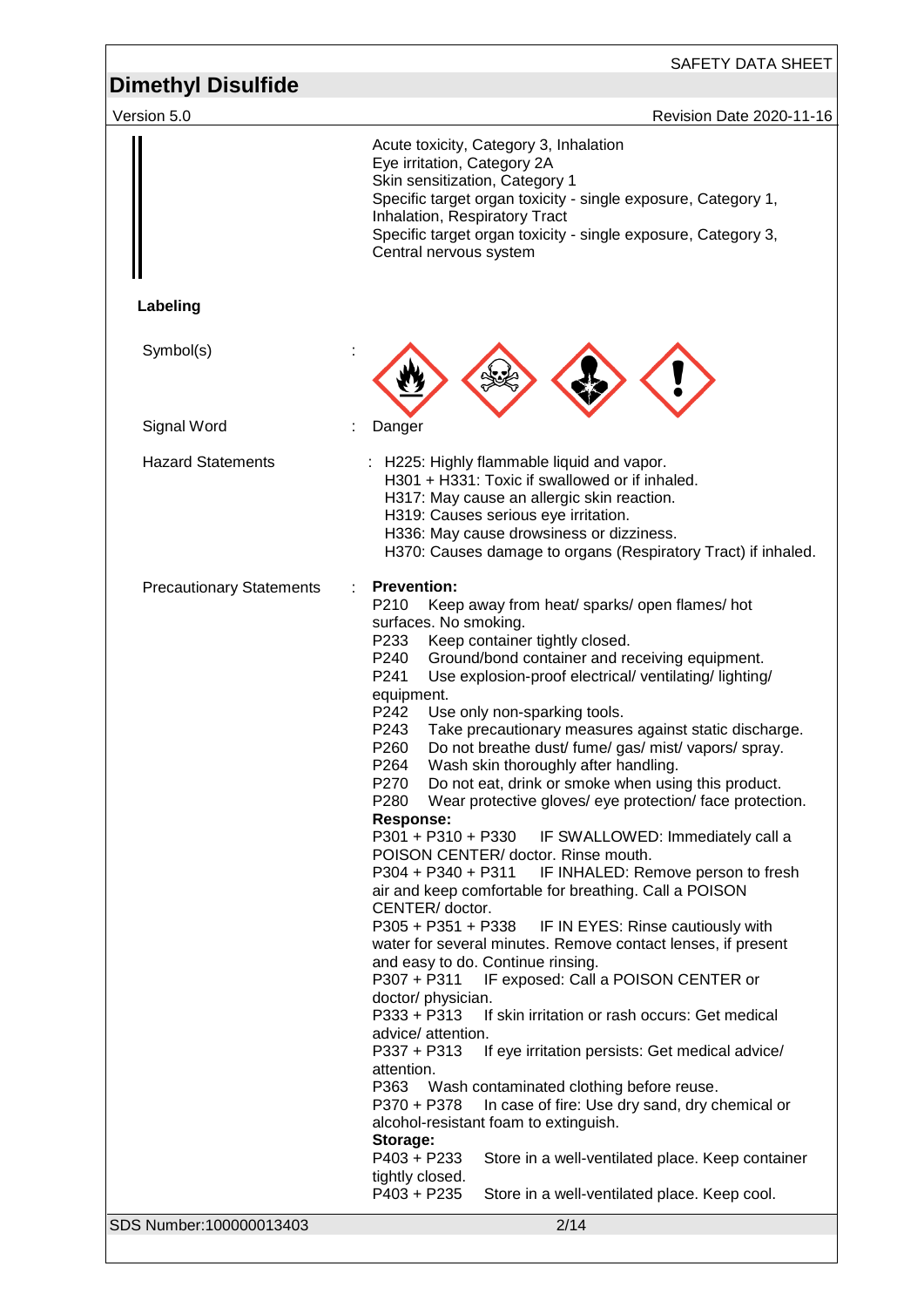|                                                          |               |                                                                                |      | SAFETY DATA SHEET                                                                                                                 |
|----------------------------------------------------------|---------------|--------------------------------------------------------------------------------|------|-----------------------------------------------------------------------------------------------------------------------------------|
| <b>Dimethyl Disulfide</b>                                |               |                                                                                |      |                                                                                                                                   |
| Version 5.0                                              |               |                                                                                |      | Revision Date 2020-11-16                                                                                                          |
|                                                          | P405          | Store locked up.                                                               |      |                                                                                                                                   |
|                                                          |               |                                                                                |      |                                                                                                                                   |
|                                                          |               |                                                                                |      |                                                                                                                                   |
| Carcinogenicity:                                         |               |                                                                                |      |                                                                                                                                   |
| <b>IARC</b>                                              |               |                                                                                |      | No ingredient of this product present at levels greater than or<br>equal to 0.1% is identified as probable, possible or confirmed |
| <b>NTP</b>                                               |               | human carcinogen by IARC.                                                      |      | No ingredient of this product present at levels greater than or                                                                   |
|                                                          |               |                                                                                |      | equal to 0.1% is identified as a known or anticipated carcinogen                                                                  |
|                                                          | by NTP.       |                                                                                |      |                                                                                                                                   |
|                                                          |               |                                                                                |      |                                                                                                                                   |
| <b>SECTION 3: Composition/information on ingredients</b> |               |                                                                                |      |                                                                                                                                   |
| Synonyms                                                 | DMDS,         |                                                                                |      |                                                                                                                                   |
|                                                          |               | Disulfide, dimethyl<br>Dimethyl disulfide,                                     |      |                                                                                                                                   |
|                                                          |               | Dimethyl disulphide,                                                           |      |                                                                                                                                   |
|                                                          |               | (Methyldithio) methane                                                         |      |                                                                                                                                   |
|                                                          |               | Methyl disulfide<br><b>CPChem Dimethyl Disulfide</b>                           |      |                                                                                                                                   |
| Molecular formula                                        | <b>C2H6S2</b> |                                                                                |      |                                                                                                                                   |
|                                                          |               |                                                                                |      |                                                                                                                                   |
| Component                                                |               | CAS-No.                                                                        |      | Weight %                                                                                                                          |
| Dimethyl Disulfide                                       |               | 624-92-0                                                                       |      | $99 - 100$                                                                                                                        |
| <b>SECTION 4: First aid measures</b>                     |               |                                                                                |      |                                                                                                                                   |
| General advice                                           |               |                                                                                |      | Move out of dangerous area. Consult a physician. Show this                                                                        |
|                                                          |               |                                                                                |      | material safety data sheet to the doctor in attendance. Material                                                                  |
|                                                          |               | may produce a serious, potentially fatal pneumonia if<br>swallowed or vomited. |      |                                                                                                                                   |
|                                                          |               |                                                                                |      |                                                                                                                                   |
| If inhaled                                               |               | place in recovery position and seek medical advice.                            |      | Consult a physician after significant exposure. If unconscious,                                                                   |
|                                                          |               |                                                                                |      |                                                                                                                                   |
| In case of skin contact                                  |               | with water. If on clothes, remove clothes.                                     |      | If skin irritation persists, call a physician. If on skin, rinse well                                                             |
| In case of eye contact                                   |               |                                                                                |      | Immediately flush eye(s) with plenty of water. Remove contact                                                                     |
|                                                          |               |                                                                                |      | lenses. Protect unharmed eye. Keep eye wide open while                                                                            |
|                                                          |               | rinsing. If eye irritation persists, consult a specialist.                     |      |                                                                                                                                   |
| If swallowed                                             |               |                                                                                |      | Keep respiratory tract clear. Never give anything by mouth to                                                                     |
|                                                          |               | Take victim immediately to hospital.                                           |      | an unconscious person. If symptoms persist, call a physician.                                                                     |
|                                                          |               |                                                                                |      |                                                                                                                                   |
| <b>SECTION 5: Firefighting measures</b>                  |               |                                                                                |      |                                                                                                                                   |
| Flash point                                              |               | $15^{\circ}$ C (59 $^{\circ}$ F)                                               |      |                                                                                                                                   |
|                                                          |               | Method: closed cup                                                             |      |                                                                                                                                   |
|                                                          |               |                                                                                |      |                                                                                                                                   |
| SDS Number:100000013403                                  |               |                                                                                | 3/14 |                                                                                                                                   |
|                                                          |               |                                                                                |      |                                                                                                                                   |

Г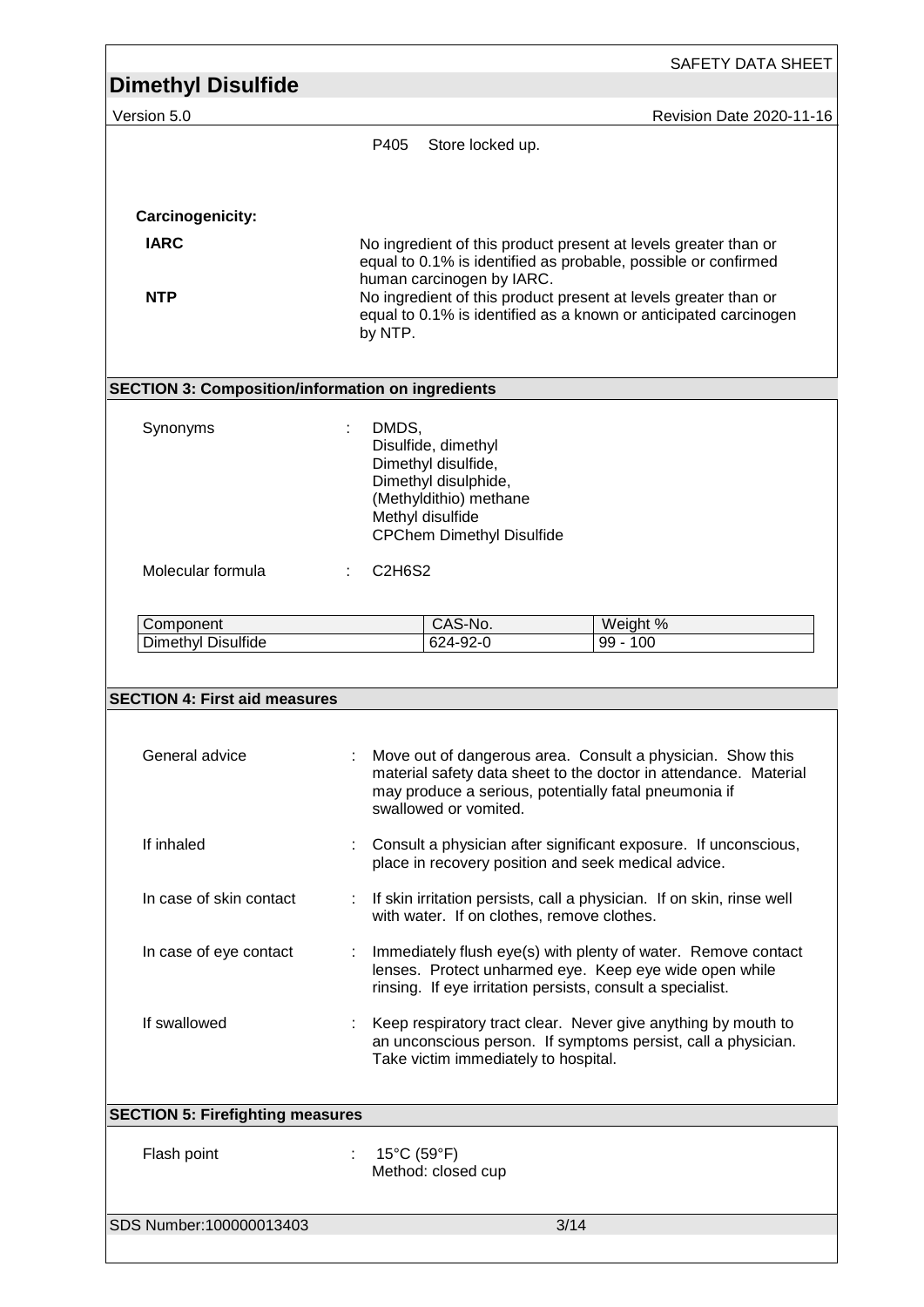|                                                   |   | <b>SAFETY DATA SHEET</b>                                                                                                                                                                                                                                                                                                                                                               |
|---------------------------------------------------|---|----------------------------------------------------------------------------------------------------------------------------------------------------------------------------------------------------------------------------------------------------------------------------------------------------------------------------------------------------------------------------------------|
| <b>Dimethyl Disulfide</b>                         |   |                                                                                                                                                                                                                                                                                                                                                                                        |
| Version 5.0                                       |   | Revision Date 2020-11-16                                                                                                                                                                                                                                                                                                                                                               |
| Autoignition temperature                          | ÷ | No data available                                                                                                                                                                                                                                                                                                                                                                      |
| Suitable extinguishing<br>media                   |   | Alcohol-resistant foam. Carbon dioxide (CO2). Dry chemical.                                                                                                                                                                                                                                                                                                                            |
| Unsuitable extinguishing<br>media                 |   | High volume water jet.                                                                                                                                                                                                                                                                                                                                                                 |
| Specific hazards during fire<br>fighting          |   | Do not allow run-off from fire fighting to enter drains or water<br>courses.                                                                                                                                                                                                                                                                                                           |
| Special protective<br>equipment for fire-fighters |   | Wear self-contained breathing apparatus for firefighting if<br>necessary.                                                                                                                                                                                                                                                                                                              |
| Further information                               |   | Collect contaminated fire extinguishing water separately. This<br>must not be discharged into drains. Fire residues and<br>contaminated fire extinguishing water must be disposed of in<br>accordance with local regulations. For safety reasons in case<br>of fire, cans should be stored separately in closed<br>containments. Use a water spray to cool fully closed<br>containers. |
| Fire and explosion<br>protection                  |   | Do not spray on a naked flame or any incandescent material.<br>Take necessary action to avoid static electricity discharge<br>(which might cause ignition of organic vapors). Use only<br>explosion-proof equipment. Keep away from open flames, hot<br>surfaces and sources of ignition.                                                                                              |
| Hazardous decomposition<br>products               |   | Hydrogen Sulfide. Sulfur oxides.                                                                                                                                                                                                                                                                                                                                                       |
| <b>SECTION 6: Accidental release measures</b>     |   |                                                                                                                                                                                                                                                                                                                                                                                        |
|                                                   |   |                                                                                                                                                                                                                                                                                                                                                                                        |
| Personal precautions                              |   | Use personal protective equipment. Ensure adequate<br>ventilation. Remove all sources of ignition. Evacuate<br>personnel to safe areas. Beware of vapors accumulating to<br>form explosive concentrations. Vapors can accumulate in low<br>areas.                                                                                                                                      |
| Environmental precautions                         | ÷ | Prevent product from entering drains. Prevent further leakage<br>or spillage if safe to do so. If the product contaminates rivers<br>and lakes or drains inform respective authorities.                                                                                                                                                                                                |
| Methods for cleaning up                           |   | Contain spillage, and then collect with non-combustible<br>absorbent material, (e.g. sand, earth, diatomaceous earth,<br>vermiculite) and place in container for disposal according to<br>local / national regulations (see section 13).                                                                                                                                               |
| <b>SECTION 7: Handling and storage</b>            |   |                                                                                                                                                                                                                                                                                                                                                                                        |
| <b>Handling</b>                                   |   |                                                                                                                                                                                                                                                                                                                                                                                        |
| Advice on safe handling                           |   | Avoid formation of aerosol. Do not breathe vapors/dust. Avoid<br>exposure - obtain special instructions before use. Avoid<br>contact with skin and eyes. For personal protection see<br>section 8. Smoking, eating and drinking should be prohibited<br>in the application area. Take precautionary measures against                                                                   |
| SDS Number: 100000013403                          |   | 4/14                                                                                                                                                                                                                                                                                                                                                                                   |
|                                                   |   |                                                                                                                                                                                                                                                                                                                                                                                        |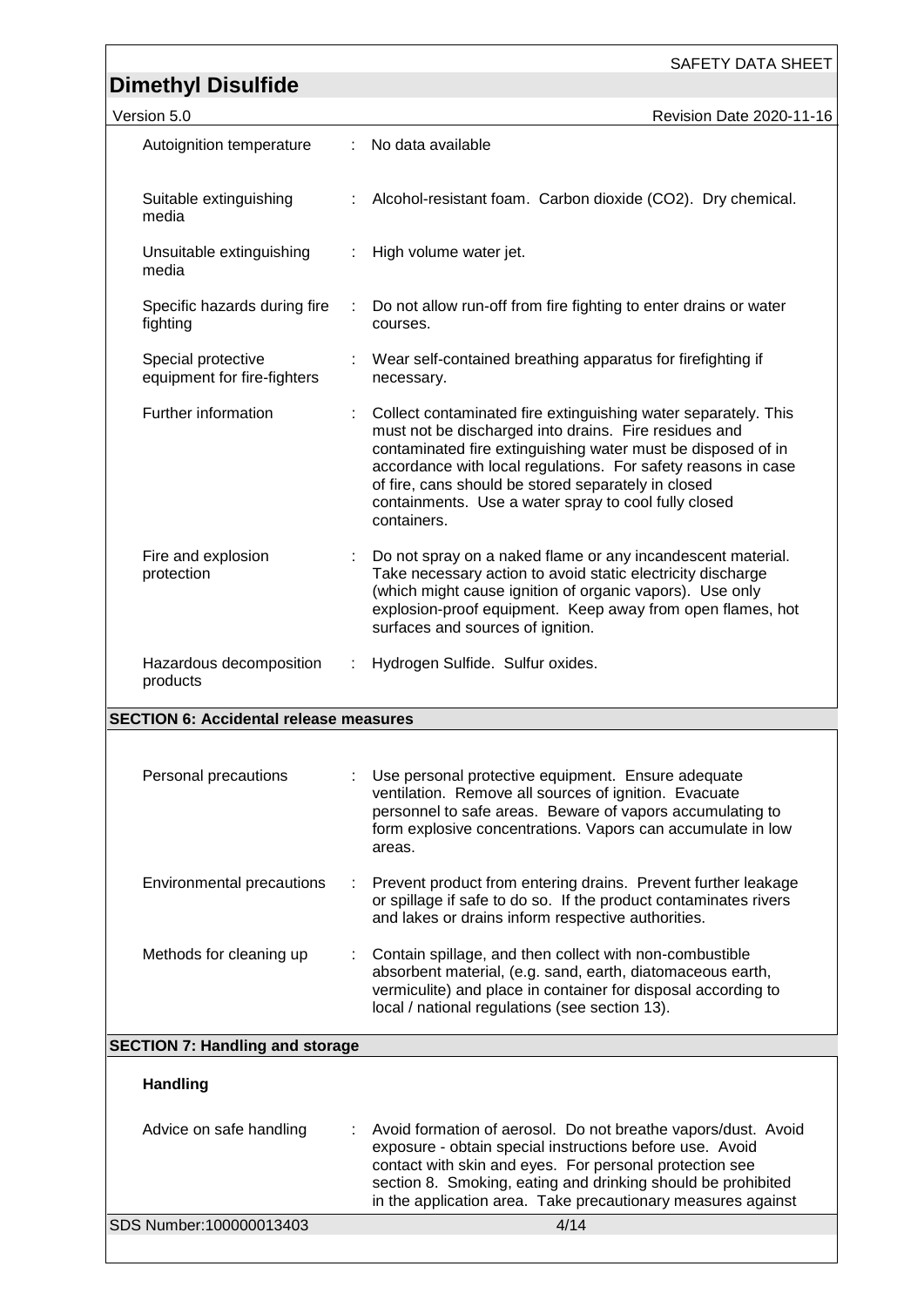|                                                                                                                                                                                                                                                                                                                                                                                                                                                                                                                                                                                                                                                                                                                                                                 |              |                                                                                                                                                                                                                                                                                                                                                                                                                                                                                                                                                                                                                                                   |                                   |                                                                                                                                                                                                                                                                                                                                                                                                                                 |                    | SAFETY DATA SHEET                                              |
|-----------------------------------------------------------------------------------------------------------------------------------------------------------------------------------------------------------------------------------------------------------------------------------------------------------------------------------------------------------------------------------------------------------------------------------------------------------------------------------------------------------------------------------------------------------------------------------------------------------------------------------------------------------------------------------------------------------------------------------------------------------------|--------------|---------------------------------------------------------------------------------------------------------------------------------------------------------------------------------------------------------------------------------------------------------------------------------------------------------------------------------------------------------------------------------------------------------------------------------------------------------------------------------------------------------------------------------------------------------------------------------------------------------------------------------------------------|-----------------------------------|---------------------------------------------------------------------------------------------------------------------------------------------------------------------------------------------------------------------------------------------------------------------------------------------------------------------------------------------------------------------------------------------------------------------------------|--------------------|----------------------------------------------------------------|
| <b>Dimethyl Disulfide</b>                                                                                                                                                                                                                                                                                                                                                                                                                                                                                                                                                                                                                                                                                                                                       |              |                                                                                                                                                                                                                                                                                                                                                                                                                                                                                                                                                                                                                                                   |                                   |                                                                                                                                                                                                                                                                                                                                                                                                                                 |                    |                                                                |
| Version 5.0                                                                                                                                                                                                                                                                                                                                                                                                                                                                                                                                                                                                                                                                                                                                                     |              |                                                                                                                                                                                                                                                                                                                                                                                                                                                                                                                                                                                                                                                   |                                   |                                                                                                                                                                                                                                                                                                                                                                                                                                 |                    | Revision Date 2020-11-16                                       |
|                                                                                                                                                                                                                                                                                                                                                                                                                                                                                                                                                                                                                                                                                                                                                                 |              |                                                                                                                                                                                                                                                                                                                                                                                                                                                                                                                                                                                                                                                   |                                   | static discharges. Provide sufficient air exchange and/or<br>exhaust in work rooms. Open drum carefully as content may<br>be under pressure. Dispose of rinse water in accordance with<br>local and national regulations. Persons susceptible to skin<br>sensitization problems or asthma, allergies, chronic or<br>recurrent respiratory disease should not be employed in any<br>process in which this mixture is being used. |                    |                                                                |
| Advice on protection<br>against fire and explosion                                                                                                                                                                                                                                                                                                                                                                                                                                                                                                                                                                                                                                                                                                              |              |                                                                                                                                                                                                                                                                                                                                                                                                                                                                                                                                                                                                                                                   | surfaces and sources of ignition. | Do not spray on a naked flame or any incandescent material.<br>Take necessary action to avoid static electricity discharge<br>(which might cause ignition of organic vapors). Use only                                                                                                                                                                                                                                          |                    | explosion-proof equipment. Keep away from open flames, hot     |
| <b>Storage</b>                                                                                                                                                                                                                                                                                                                                                                                                                                                                                                                                                                                                                                                                                                                                                  |              |                                                                                                                                                                                                                                                                                                                                                                                                                                                                                                                                                                                                                                                   |                                   |                                                                                                                                                                                                                                                                                                                                                                                                                                 |                    |                                                                |
| Requirements for storage<br>areas and containers                                                                                                                                                                                                                                                                                                                                                                                                                                                                                                                                                                                                                                                                                                                |              |                                                                                                                                                                                                                                                                                                                                                                                                                                                                                                                                                                                                                                                   |                                   | No smoking. Keep container tightly closed in a dry and well-<br>ventilated place. Containers which are opened must be<br>carefully resealed and kept upright to prevent leakage.<br>Observe label precautions. Electrical installations / working                                                                                                                                                                               |                    | materials must comply with the technological safety standards. |
| Use                                                                                                                                                                                                                                                                                                                                                                                                                                                                                                                                                                                                                                                                                                                                                             |              |                                                                                                                                                                                                                                                                                                                                                                                                                                                                                                                                                                                                                                                   | Chemical intermediate             |                                                                                                                                                                                                                                                                                                                                                                                                                                 |                    |                                                                |
| <b>SECTION 8: Exposure controls/personal protection</b>                                                                                                                                                                                                                                                                                                                                                                                                                                                                                                                                                                                                                                                                                                         |              |                                                                                                                                                                                                                                                                                                                                                                                                                                                                                                                                                                                                                                                   |                                   |                                                                                                                                                                                                                                                                                                                                                                                                                                 |                    |                                                                |
| Ingredients with workplace control parameters                                                                                                                                                                                                                                                                                                                                                                                                                                                                                                                                                                                                                                                                                                                   |              |                                                                                                                                                                                                                                                                                                                                                                                                                                                                                                                                                                                                                                                   |                                   |                                                                                                                                                                                                                                                                                                                                                                                                                                 |                    |                                                                |
| US<br>Components                                                                                                                                                                                                                                                                                                                                                                                                                                                                                                                                                                                                                                                                                                                                                | Basis        |                                                                                                                                                                                                                                                                                                                                                                                                                                                                                                                                                                                                                                                   | Value                             |                                                                                                                                                                                                                                                                                                                                                                                                                                 | Control parameters | Note                                                           |
| Dimethyl Disulfide<br>Skin Danger of cutaneous absorption                                                                                                                                                                                                                                                                                                                                                                                                                                                                                                                                                                                                                                                                                                       | <b>ACGIH</b> |                                                                                                                                                                                                                                                                                                                                                                                                                                                                                                                                                                                                                                                   | <b>TWA</b>                        | $0.5$ ppm,                                                                                                                                                                                                                                                                                                                                                                                                                      |                    | Skin,                                                          |
| <b>Engineering measures</b><br>Adequate ventilation to control airborned concentrations below the exposure guidelines/limits.<br>Consider the potential hazards of this material (see Section 2), applicable exposure limits, job<br>activities, and other substances in the work place when designing engineering controls and selecting<br>personal protective equipment. If engineering controls or work practices are not adequate to prevent<br>exposure to harmful levels of this material, the personal protective equipment listed below is<br>recommended. The user should read and understand all instructions and limitations supplied with<br>the equipment since protection is usually provided for a limited time or under certain circumstances. |              |                                                                                                                                                                                                                                                                                                                                                                                                                                                                                                                                                                                                                                                   |                                   |                                                                                                                                                                                                                                                                                                                                                                                                                                 |                    |                                                                |
| Personal protective equipment                                                                                                                                                                                                                                                                                                                                                                                                                                                                                                                                                                                                                                                                                                                                   |              |                                                                                                                                                                                                                                                                                                                                                                                                                                                                                                                                                                                                                                                   |                                   |                                                                                                                                                                                                                                                                                                                                                                                                                                 |                    |                                                                |
| Respiratory protection                                                                                                                                                                                                                                                                                                                                                                                                                                                                                                                                                                                                                                                                                                                                          |              | Wear a supplied-air NIOSH approved respirator unless<br>ventilation or other engineering controls are adequate to<br>maintain minimal oxygen content of 19.5% by volume under<br>normal atmospheric pressure. Wear a NIOSH approved<br>respirator that provides protection when working with this<br>material if exposure to harmful levels of airborne material may<br>occur, such as:. Use a positive pressure, air-supplying<br>respirator if there is potential for uncontrolled release,<br>aerosolization, exposure levels are not known, or other<br>circumstances where air-purifying respirators may not provide<br>adequate protection. |                                   |                                                                                                                                                                                                                                                                                                                                                                                                                                 |                    |                                                                |
| Hand protection                                                                                                                                                                                                                                                                                                                                                                                                                                                                                                                                                                                                                                                                                                                                                 |              |                                                                                                                                                                                                                                                                                                                                                                                                                                                                                                                                                                                                                                                   |                                   | The suitability for a specific workplace should be discussed                                                                                                                                                                                                                                                                                                                                                                    |                    |                                                                |
| SDS Number: 100000013403                                                                                                                                                                                                                                                                                                                                                                                                                                                                                                                                                                                                                                                                                                                                        |              |                                                                                                                                                                                                                                                                                                                                                                                                                                                                                                                                                                                                                                                   |                                   | 5/14                                                                                                                                                                                                                                                                                                                                                                                                                            |                    |                                                                |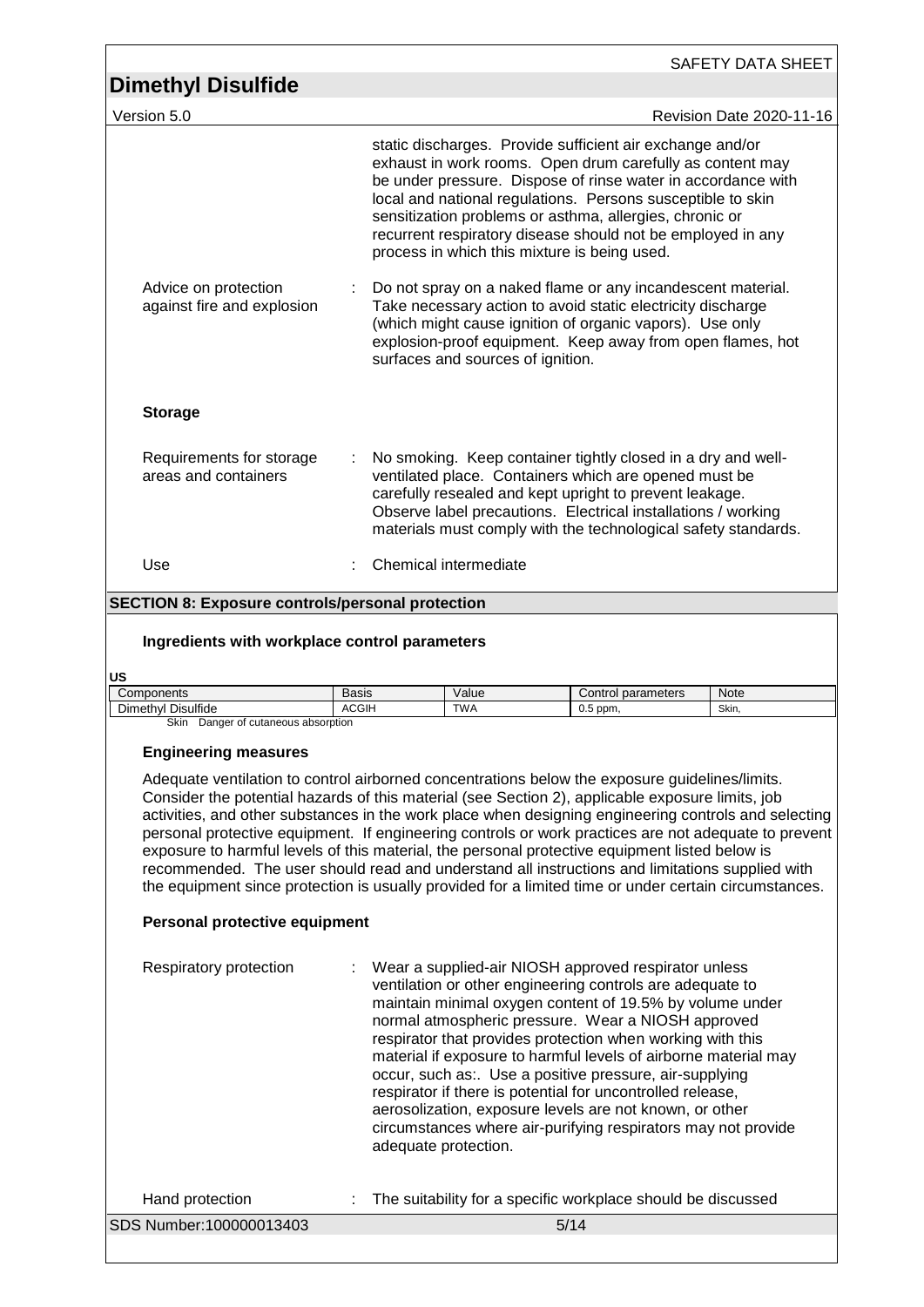| <b>Dimethyl Disulfide</b>                             | SAFETY DATA SHEET                                                                                                                                                                                                                                                                                                                                                                                                                                                 |
|-------------------------------------------------------|-------------------------------------------------------------------------------------------------------------------------------------------------------------------------------------------------------------------------------------------------------------------------------------------------------------------------------------------------------------------------------------------------------------------------------------------------------------------|
| Version 5.0                                           | Revision Date 2020-11-16                                                                                                                                                                                                                                                                                                                                                                                                                                          |
|                                                       | with the producers of the protective gloves. Please observe<br>the instructions regarding permeability and breakthrough time<br>which are provided by the supplier of the gloves. Also take into<br>consideration the specific local conditions under which the<br>product is used, such as the danger of cuts, abrasion, and the<br>contact time. Gloves should be discarded and replaced if there<br>is any indication of degradation or chemical breakthrough. |
| Eye protection                                        | Eye wash bottle with pure water.                                                                                                                                                                                                                                                                                                                                                                                                                                  |
| Skin and body protection                              | Choose body protection in relation to its type, to the<br>concentration and amount of dangerous substances, and to the<br>specific work-place. Wear as appropriate:. Remove and wash<br>contaminated clothing before re-use. Skin should be washed<br>after contact. Footwear protecting against chemicals.                                                                                                                                                       |
| Hygiene measures                                      | Avoid contact with skin, eyes and clothing. When using do not<br>eat or drink. When using do not smoke. Wash hands before<br>breaks and immediately after handling the product.                                                                                                                                                                                                                                                                                   |
| <b>SECTION 9: Physical and chemical properties</b>    |                                                                                                                                                                                                                                                                                                                                                                                                                                                                   |
| Information on basic physical and chemical properties |                                                                                                                                                                                                                                                                                                                                                                                                                                                                   |
| Appearance                                            |                                                                                                                                                                                                                                                                                                                                                                                                                                                                   |
| Form<br>Physical state<br>Color<br>Odor               | liquid<br>liquid<br>Yellow<br>Mildly unpleasant                                                                                                                                                                                                                                                                                                                                                                                                                   |
| Safety data                                           |                                                                                                                                                                                                                                                                                                                                                                                                                                                                   |
| Flash point                                           | 15°C (59°F)<br>Method: closed cup                                                                                                                                                                                                                                                                                                                                                                                                                                 |
| Lower explosion limit                                 | : $1.1\%$ (V)                                                                                                                                                                                                                                                                                                                                                                                                                                                     |
| Upper explosion limit                                 | : 16 %(V)                                                                                                                                                                                                                                                                                                                                                                                                                                                         |
| Oxidizing properties                                  | : No                                                                                                                                                                                                                                                                                                                                                                                                                                                              |
| Autoignition temperature                              | : No data available                                                                                                                                                                                                                                                                                                                                                                                                                                               |
| Molecular formula                                     | : C2H6S2                                                                                                                                                                                                                                                                                                                                                                                                                                                          |
| Molecular weight                                      | 94.2 g/mol                                                                                                                                                                                                                                                                                                                                                                                                                                                        |
| pH                                                    | No data available                                                                                                                                                                                                                                                                                                                                                                                                                                                 |
| Pour point                                            | No data available                                                                                                                                                                                                                                                                                                                                                                                                                                                 |
| Boiling point/boiling range                           | : 109°C (228°F)                                                                                                                                                                                                                                                                                                                                                                                                                                                   |
| Vapor pressure                                        | 28.60 MMHG<br>at 25°C (77°F)                                                                                                                                                                                                                                                                                                                                                                                                                                      |
| Relative density                                      | : 1.06<br>at 4 °C (39 °F)                                                                                                                                                                                                                                                                                                                                                                                                                                         |
| SDS Number:100000013403                               | 6/14                                                                                                                                                                                                                                                                                                                                                                                                                                                              |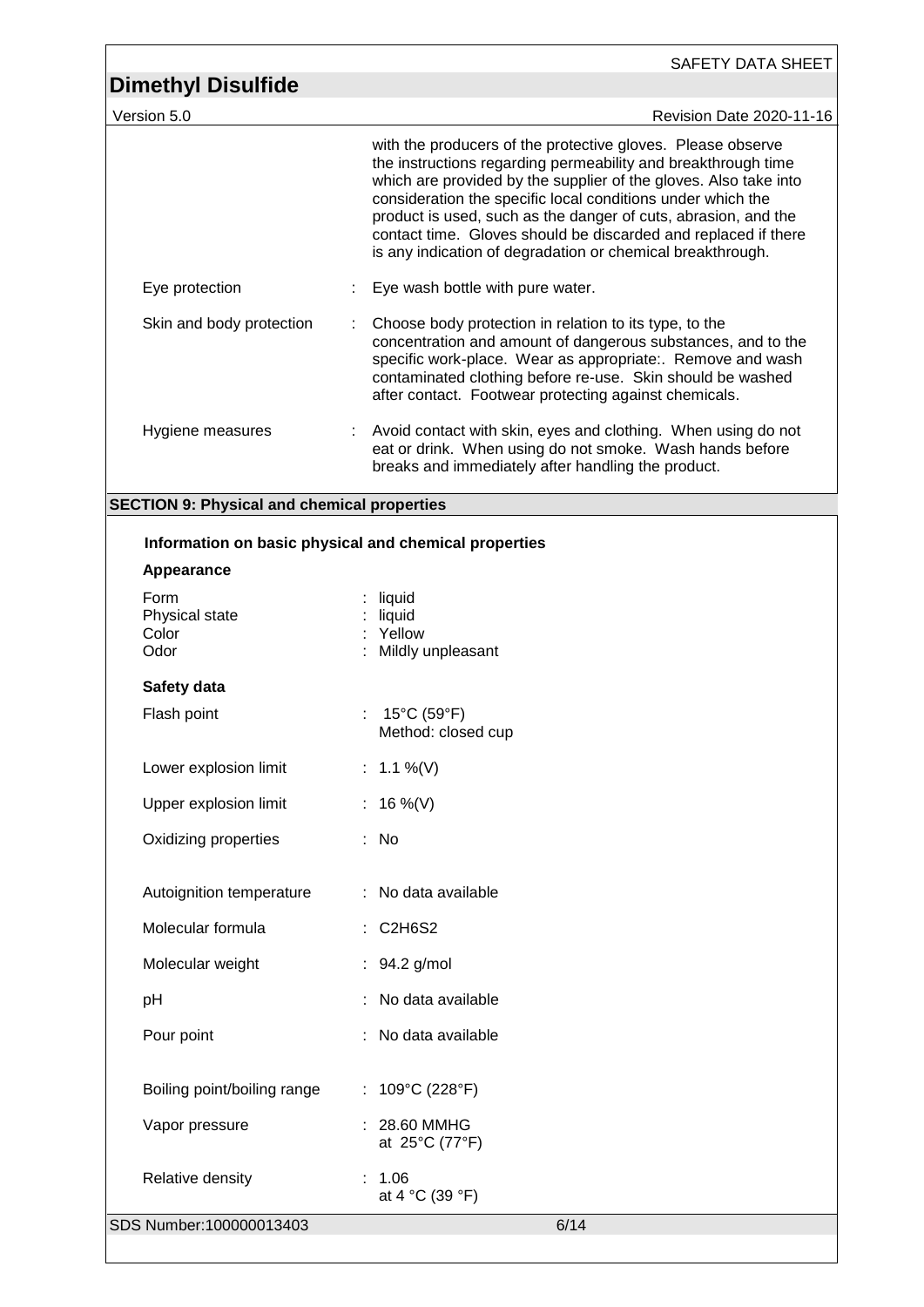| <b>Dimethyl Disulfide</b>                                                | SAFETY DATA SHEET                                                                                                                            |
|--------------------------------------------------------------------------|----------------------------------------------------------------------------------------------------------------------------------------------|
| Version 5.0                                                              | Revision Date 2020-11-16                                                                                                                     |
| Water solubility                                                         | : negligible                                                                                                                                 |
| Partition coefficient: n-                                                | : Pow: 1.77                                                                                                                                  |
| octanol/water<br>Viscosity, dynamic                                      | $: 0.62$ mPa.s                                                                                                                               |
| Relative vapor density                                                   | : 3.25<br>$(Air = 1.0)$                                                                                                                      |
| Evaporation rate                                                         | : No data available                                                                                                                          |
| Percent volatile                                                         | $: > 99 \%$                                                                                                                                  |
| <b>SECTION 10: Stability and reactivity</b>                              |                                                                                                                                              |
|                                                                          |                                                                                                                                              |
| <b>Reactivity</b>                                                        | : Stable under recommended storage conditions.                                                                                               |
| <b>Chemical stability</b>                                                | : This material is considered stable under normal ambient and<br>anticipated storage and handling conditions of temperature<br>and pressure. |
| <b>Possibility of hazardous reactions</b>                                |                                                                                                                                              |
| <b>Hazardous reactions</b>                                               | : Hazardous reactions: Hazardous polymerization does not<br>occur.                                                                           |
|                                                                          | Further information: No decomposition if stored and applied as<br>directed.                                                                  |
|                                                                          | Hazardous reactions: Vapors may form explosive mixture with<br>air.                                                                          |
| <b>Conditions to avoid</b><br><b>Hazardous decomposition</b><br>products | Heat, flames and sparks.<br>: Hydrogen Sulfide<br>Sulfur oxides                                                                              |
| Other data                                                               | No decomposition if stored and applied as directed.                                                                                          |
| <b>SECTION 11: Toxicological information</b>                             |                                                                                                                                              |
|                                                                          |                                                                                                                                              |
| <b>Acute oral toxicity</b><br>Dimethyl Disulfide                         | : Acute toxicity estimate: 190 mg/kg                                                                                                         |
|                                                                          | Method: Expert judgment                                                                                                                      |
| <b>Acute inhalation toxicity</b>                                         |                                                                                                                                              |
| Dimethyl Disulfide                                                       | : LC50: 5.05 mg/l<br>Exposure time: 4 h                                                                                                      |
| SDS Number:100000013403                                                  | 7/14                                                                                                                                         |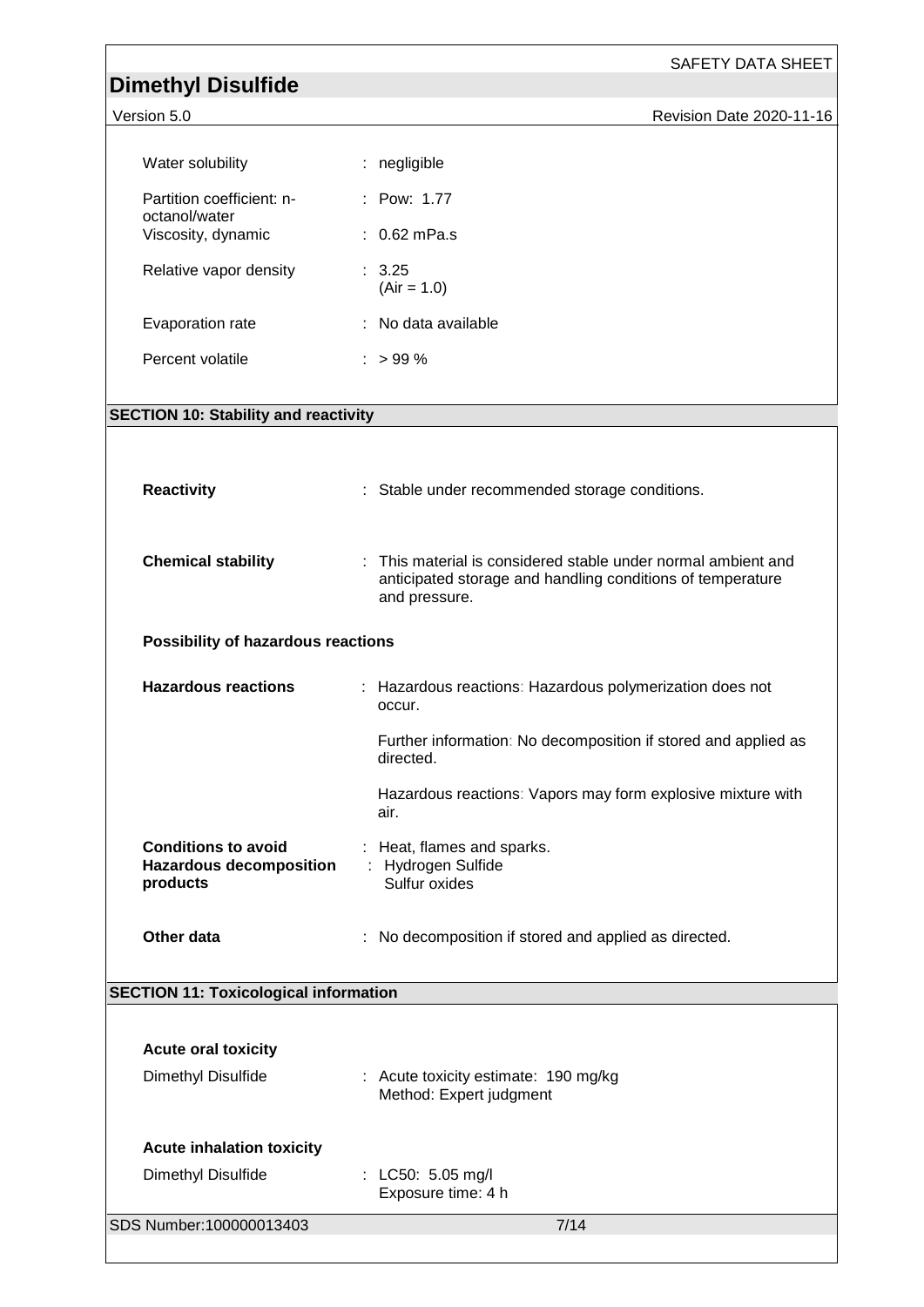## SAFETY DATA SHEET **Dimethyl Disulfide**  Version 5.0 Revision Date 2020-11-16 SDS Number:100000013403 8/14 Species: Rat Test atmosphere: vapor Method: OECD Test Guideline 403 **Dimethyl Disulfide Skin irritation** : May cause skin irritation and/or dermatitis. **Dimethyl Disulfide** : May cause irreversible eye damage. **Dimethyl Disulfide Sensitization** : Causes sensitization. **Genotoxicity in vitro** Dimethyl Disulfide : Test Type: Ames test Method: Mutagenicity (Escherichia coli - reverse mutation assay) Result: negative Test Type: Chromosome aberration test in vitro Method: OECD Guideline 473 Result: negative Test Type: DNA damage and repair assay Result: negative Test Type: HGPRT assay Method: OECD Guideline 476 Result: negative **Genotoxicity in vivo** Dimethyl Disulfide : Test Type: Mouse micronucleus assay Result: negative **Aspiration toxicity** Dimethyl Disulfide : May be harmful if swallowed and enters airways. **CMR effects** Dimethyl Disulfide : Mutagenicity: Tests on bacterial or mammalian cell cultures did not show mutagenic effects. **Dimethyl Disulfide Further information** : Symptoms of overexposure may be headache, dizziness, tiredness, nausea and vomiting. Concentrations substantially above the TLV value may cause narcotic effects. Solvents may degrease the skin. **SECTION 12: Ecological information Toxicity to fish**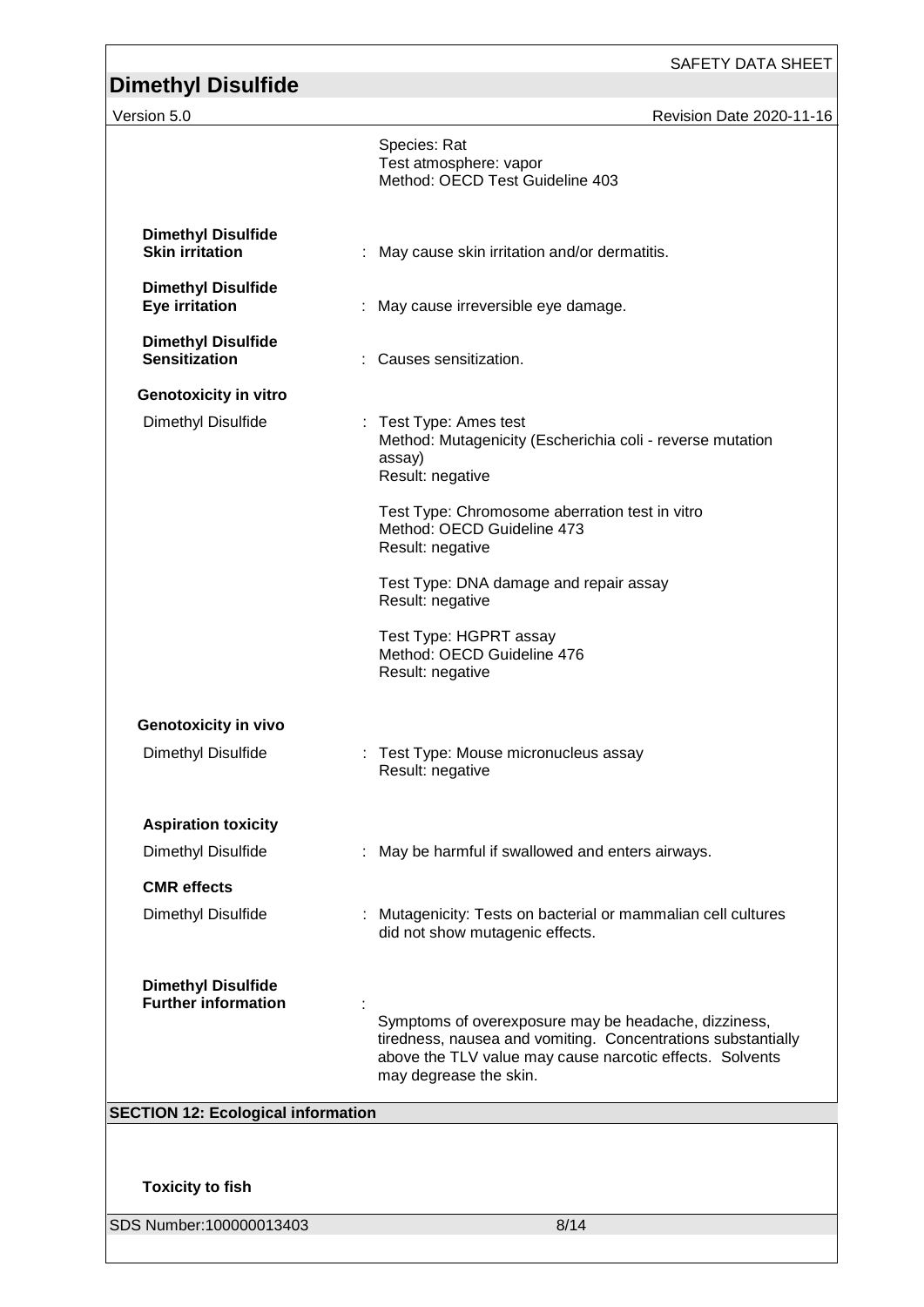| <b>Dimethyl Disulfide</b>                  |                                                                                                                                                                                                                           |
|--------------------------------------------|---------------------------------------------------------------------------------------------------------------------------------------------------------------------------------------------------------------------------|
| Version 5.0                                | Revision Date 2020-11-16                                                                                                                                                                                                  |
| Dimethyl Disulfide                         | : LC50: 0.97 mg/l<br>Exposure time: 96 h<br>Species: Oncorhynchus mykiss (rainbow trout)<br>static test                                                                                                                   |
|                                            | Toxicity to daphnia and other aquatic invertebrates                                                                                                                                                                       |
| Dimethyl Disulfide                         | : LC50: 1.82 mg/l<br>Exposure time: 48 h<br>Species: Daphnia magna (Water flea)<br>semi-static test Method: OECD Test Guideline 202                                                                                       |
| <b>Toxicity to algae</b>                   |                                                                                                                                                                                                                           |
| Dimethyl Disulfide                         | : ErC50: 3.9 mg/l<br>Exposure time: 96 h<br>Species: Skeletonema costatum (Marine Algae)<br>static test Method: OECD Test Guideline 201                                                                                   |
| <b>Toxicity to fish (Chronic toxicity)</b> |                                                                                                                                                                                                                           |
| Dimethyl Disulfide                         | : NOEC: 0.47 mg/l<br>Exposure time: 38 d<br>Species: Cyprinodon variegatus (sheepshead minnow)<br>Method: OECD Test Guideline 210                                                                                         |
|                                            |                                                                                                                                                                                                                           |
|                                            | Toxicity to daphnia and other aquatic invertebrates (Chronic toxicity)                                                                                                                                                    |
| Dimethyl Disulfide                         | : NOEC: 0.0025 mg/l<br>Exposure time: 21 d<br>Species: Daphnia magna (Water flea)<br>Method: OECD Test Guideline 211                                                                                                      |
| Biodegradability                           |                                                                                                                                                                                                                           |
| Dimethyl Disulfide                         | : aerobic<br>Result: Partially biodegradable.<br>$50 - 60 %$<br>Testing period: 28 d<br>Method: OECD Test Guideline 310<br>The 10 day time window criterion is not fulfilled.<br>Expected to be inherently biodegradable. |
| <b>Bioaccumulation</b>                     |                                                                                                                                                                                                                           |
| Dimethyl Disulfide                         | : This material is not expected to bioaccumulate.                                                                                                                                                                         |
| Mobility                                   |                                                                                                                                                                                                                           |
| Dimethyl Disulfide                         | : Groundwater contamination is unlikely.                                                                                                                                                                                  |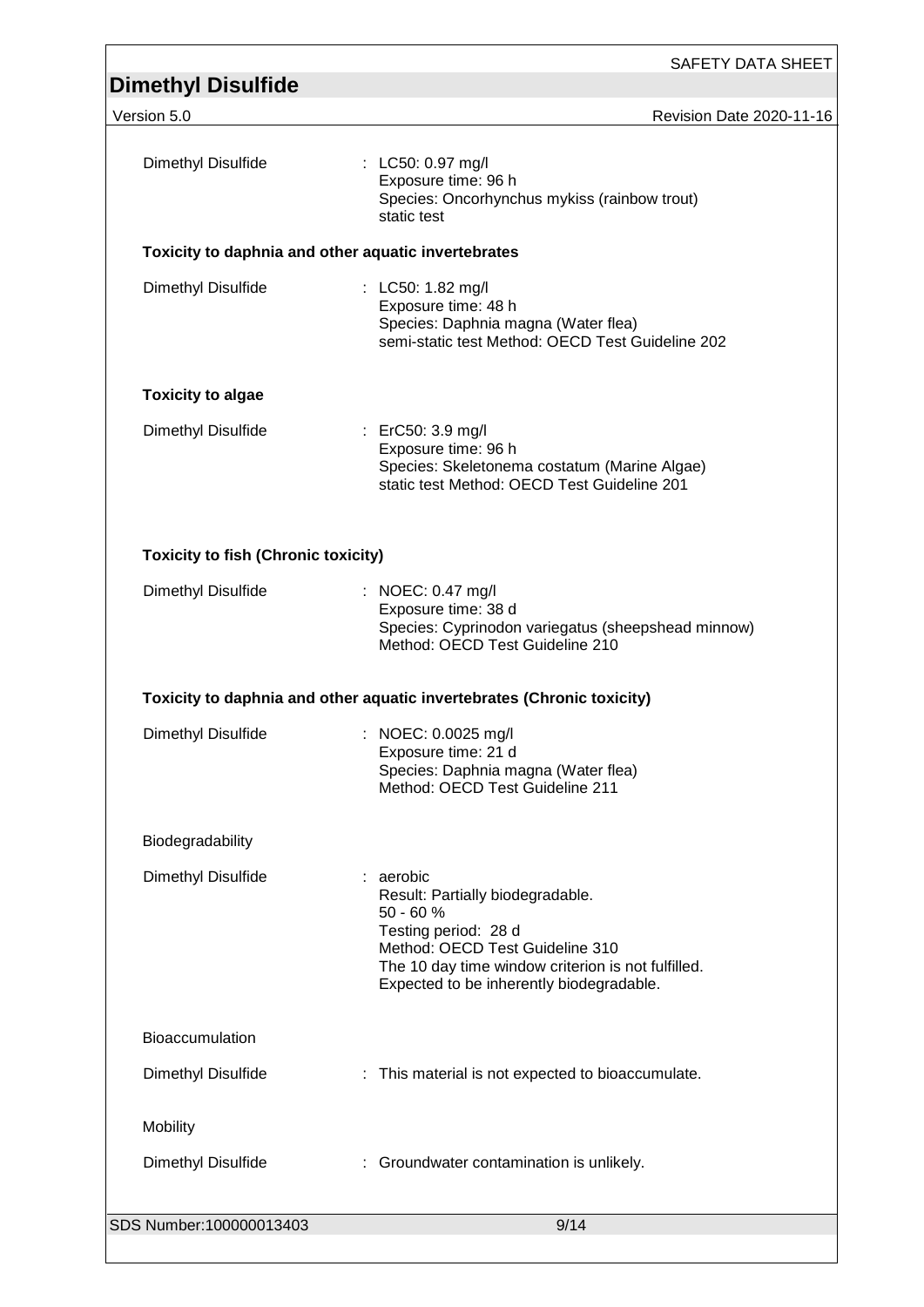SAFETY DATA SHEET

# **Dimethyl Disulfide**  Version 5.0 Revision Date 2020-11-16 Results of PBT assessment

| <b>Results of PBT assessment</b><br>Dimethyl Disulfide                  | : Non-classified PBT substance, Non-classified vPvB substance                                                                                                                                                                                                                                                                                                                                                                                                                                       |
|-------------------------------------------------------------------------|-----------------------------------------------------------------------------------------------------------------------------------------------------------------------------------------------------------------------------------------------------------------------------------------------------------------------------------------------------------------------------------------------------------------------------------------------------------------------------------------------------|
| Additional ecological<br>information<br><b>Ecotoxicology Assessment</b> | : Very toxic to aquatic life with long lasting effects.                                                                                                                                                                                                                                                                                                                                                                                                                                             |
| Short-term (acute) aquatic hazard<br>Dimethyl Disulfide                 | : Very toxic to aquatic life.                                                                                                                                                                                                                                                                                                                                                                                                                                                                       |
| Long-term (chronic) aquatic hazard<br>Dimethyl Disulfide                | : Very toxic to aquatic life with long lasting effects.                                                                                                                                                                                                                                                                                                                                                                                                                                             |
| <b>SECTION 13: Disposal considerations</b>                              |                                                                                                                                                                                                                                                                                                                                                                                                                                                                                                     |
|                                                                         |                                                                                                                                                                                                                                                                                                                                                                                                                                                                                                     |
|                                                                         | The information in this SDS pertains only to the product as shipped.                                                                                                                                                                                                                                                                                                                                                                                                                                |
| disposal facility.                                                      | Use material for its intended purpose or recycle if possible. This material, if it must be discarded,<br>may meet the criteria of a hazardous waste as defined by US EPA under RCRA (40 CFR 261) or<br>other State and local regulations. Measurement of certain physical properties and analysis for<br>regulated components may be necessary to make a correct determination. If this material is<br>classified as a hazardous waste, federal law requires disposal at a licensed hazardous waste |
| Product                                                                 | The product should not be allowed to enter drains, water<br>courses or the soil. Do not contaminate ponds, waterways or<br>ditches with chemical or used container. Send to a licensed<br>waste management company.                                                                                                                                                                                                                                                                                 |
| Contaminated packaging                                                  | Empty remaining contents. Dispose of as unused product.<br>Do not re-use empty containers. Do not burn, or use a cutting<br>torch on, the empty drum.                                                                                                                                                                                                                                                                                                                                               |
| <b>SECTION 14: Transport information</b>                                |                                                                                                                                                                                                                                                                                                                                                                                                                                                                                                     |
|                                                                         | The shipping descriptions shown here are for bulk shipments only, and may not apply to<br>shipments in non-bulk packages (see regulatory definition).                                                                                                                                                                                                                                                                                                                                               |
| bill of lading.                                                         | Consult the appropriate domestic or international mode-specific and quantity-specific Dangerous<br>Goods Regulations for additional shipping description requirements (e.g., technical name or names,<br>etc.) Therefore, the information shown here, may not always agree with the bill of lading shipping<br>description for the material. Flashpoints for the material may vary slightly between the SDS and the                                                                                 |
|                                                                         | US DOT (UNITED STATES DEPARTMENT OF TRANSPORTATION)<br>UN2381, DIMETHYL DISULFIDE, 3 (6.1), II, MARINE POLLUTANT, (DIMETHYL DISULFIDE)                                                                                                                                                                                                                                                                                                                                                              |
| DISULFIDE)                                                              | IMO / IMDG (INTERNATIONAL MARITIME DANGEROUS GOODS)<br>UN2381, DIMETHYL DISULPHIDE, 3 (6.1), II, (15°C), MARINE POLLUTANT, (DIMETHYL                                                                                                                                                                                                                                                                                                                                                                |
|                                                                         | IATA (INTERNATIONAL AIR TRANSPORT ASSOCIATION)<br>UN2381, NON: NOT PERMITTED FOR TRANSPORT                                                                                                                                                                                                                                                                                                                                                                                                          |
| SDS Number:100000013403                                                 | 10/14                                                                                                                                                                                                                                                                                                                                                                                                                                                                                               |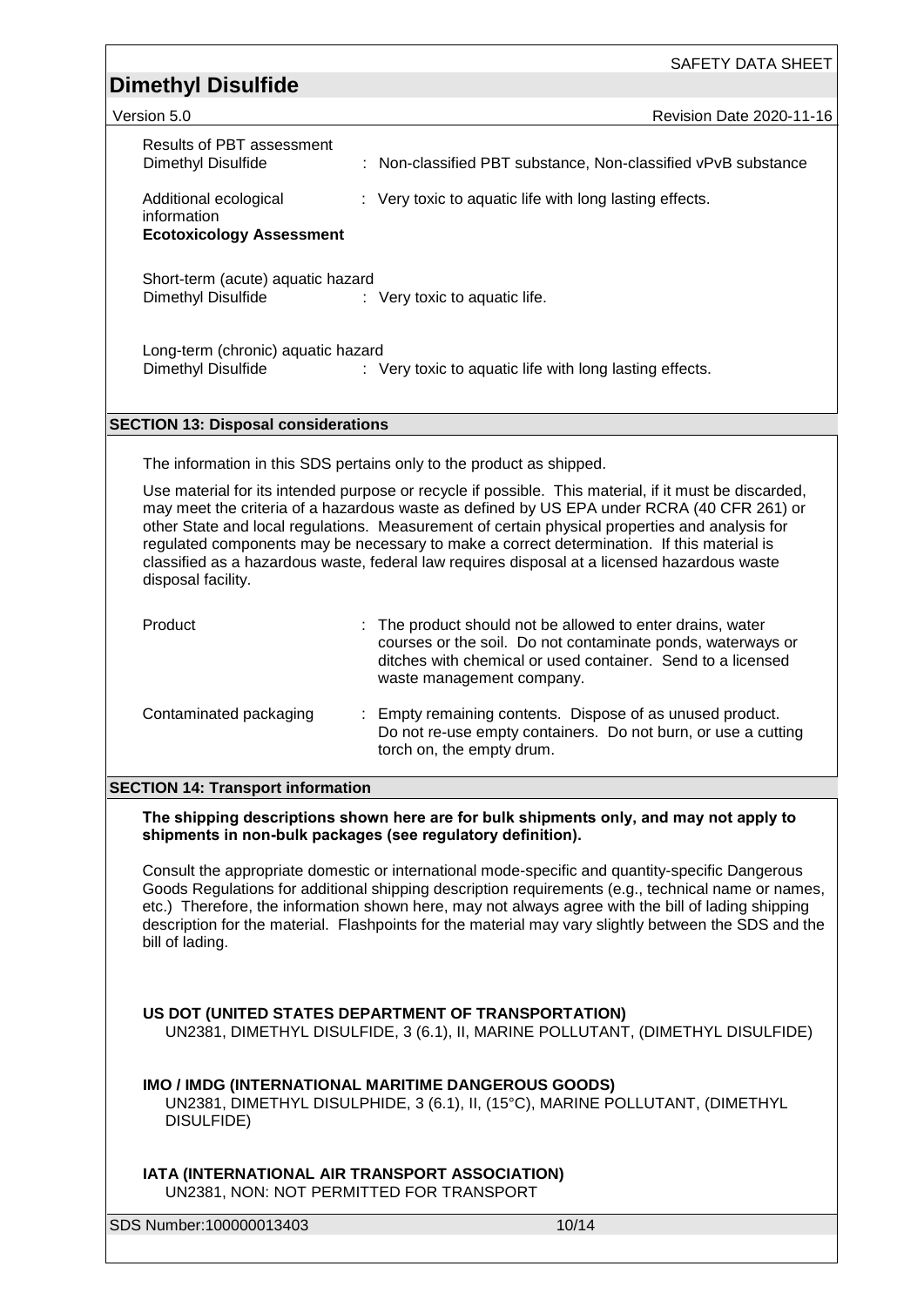SAFETY DATA SHEET

# **Dimethyl Disulfide**

| Version 5.0 |  |
|-------------|--|
|             |  |

Revision Date 2020-11-16

| ADR (AGREEMENT ON DANGEROUS GOODS BY ROAD (EUROPE))<br>UN2381, DIMETHYL DISULPHIDE, 3 (6.1), II, (D/E), ENVIRONMENTALLY HAZARDOUS,<br>(DIMETHYL DISULFIDE)                                               |                                                                                                                                                                                                                                          |  |  |
|----------------------------------------------------------------------------------------------------------------------------------------------------------------------------------------------------------|------------------------------------------------------------------------------------------------------------------------------------------------------------------------------------------------------------------------------------------|--|--|
| RID (REGULATIONS CONCERNING THE INTERNATIONAL TRANSPORT OF<br><b>DANGEROUS GOODS (EUROPE))</b><br>UN2381, DIMETHYL DISULPHIDE, 3 (6.1), II, ENVIRONMENTALLY HAZARDOUS, (DIMETHYL<br>DISULFIDE)           |                                                                                                                                                                                                                                          |  |  |
| ADN (EUROPEAN AGREEMENT CONCERNING THE INTERNATIONAL CARRIAGE<br>OF DANGEROUS GOODS BY INLAND WATERWAYS)<br>UN2381, DIMETHYL DISULPHIDE, 3 (6.1), II, ENVIRONMENTALLY HAZARDOUS, (DIMETHYL<br>DISULFIDE) |                                                                                                                                                                                                                                          |  |  |
|                                                                                                                                                                                                          | Transport in bulk according to Annex II of MARPOL 73/78 and the IBC Code                                                                                                                                                                 |  |  |
| <b>SECTION 15: Regulatory information</b>                                                                                                                                                                |                                                                                                                                                                                                                                          |  |  |
| <b>National legislation</b>                                                                                                                                                                              |                                                                                                                                                                                                                                          |  |  |
| SARA 311/312 Hazards                                                                                                                                                                                     | : Flammable (gases, aerosols, liquids, or solids)<br>Acute toxicity (any route of exposure)<br>Serious eye damage or eye irritation<br>Respiratory or skin sensitization<br>Specific target organ toxicity (single or repeated exposure) |  |  |
| <b>CERCLA Reportable</b><br>Quantity                                                                                                                                                                     | : This material does not contain any components with a CERCLA<br>RQ.                                                                                                                                                                     |  |  |
| SARA 302 Reportable<br>Quantity                                                                                                                                                                          | : This material does not contain any components with a SARA<br>302 RQ.                                                                                                                                                                   |  |  |
| SARA 302 Threshold<br><b>Planning Quantity</b>                                                                                                                                                           | : This material does not contain any components with a section<br>302 EHS TPQ.                                                                                                                                                           |  |  |
| SARA 304 Reportable<br>Quantity                                                                                                                                                                          | : This material does not contain any components with a section<br>304 EHS RQ.                                                                                                                                                            |  |  |
| SDS Number:100000013403                                                                                                                                                                                  | 11/14                                                                                                                                                                                                                                    |  |  |
|                                                                                                                                                                                                          |                                                                                                                                                                                                                                          |  |  |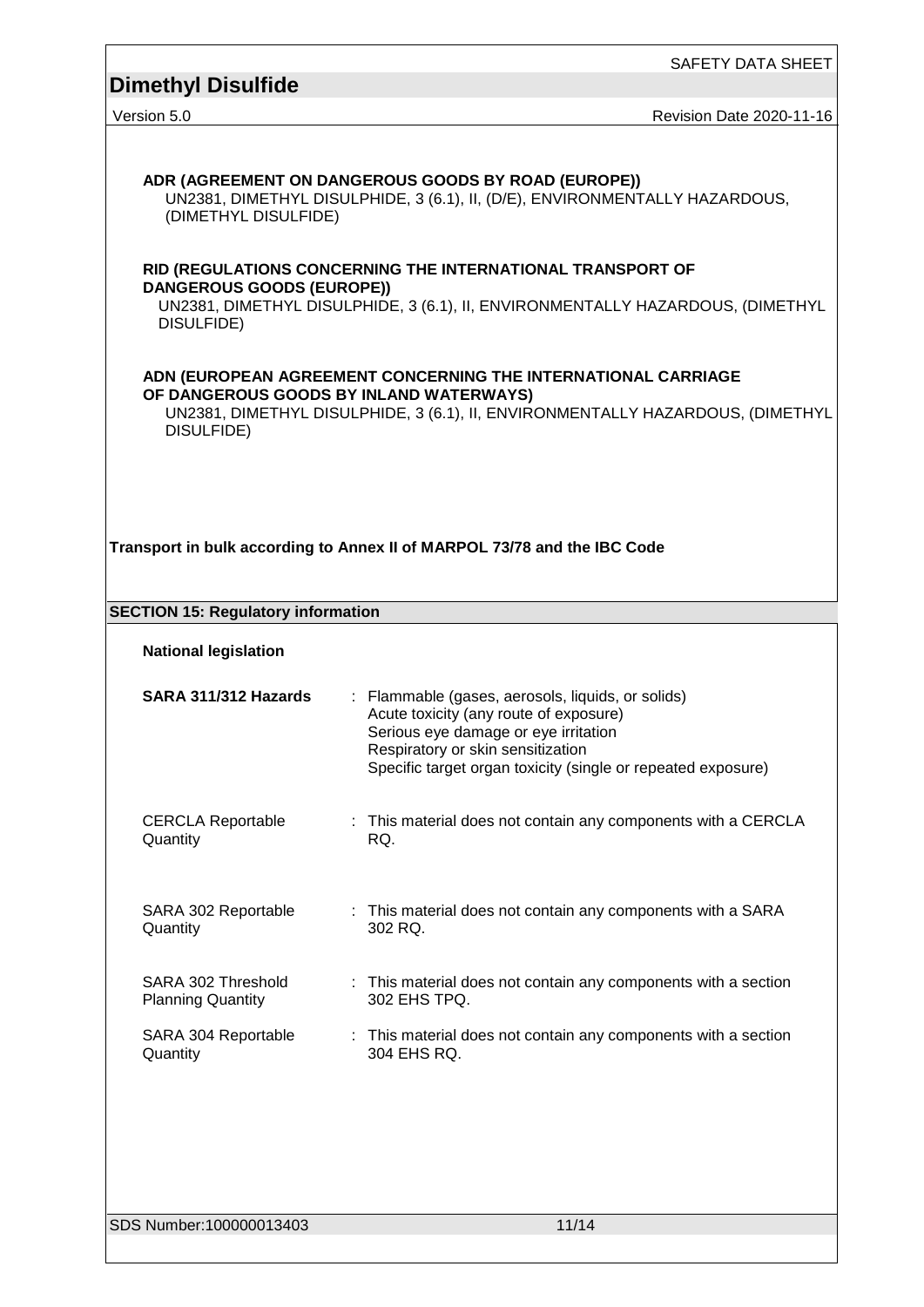| <b>Dimethyl Disulfide</b>                                                                                                                                                                                                     | <b>SAFETY DATA SHEET</b>                                                                                                                                                                                                                                                                                                                                                                                                                                                                                                                                                |
|-------------------------------------------------------------------------------------------------------------------------------------------------------------------------------------------------------------------------------|-------------------------------------------------------------------------------------------------------------------------------------------------------------------------------------------------------------------------------------------------------------------------------------------------------------------------------------------------------------------------------------------------------------------------------------------------------------------------------------------------------------------------------------------------------------------------|
| Version 5.0                                                                                                                                                                                                                   | Revision Date 2020-11-16                                                                                                                                                                                                                                                                                                                                                                                                                                                                                                                                                |
| SARA 313 Components                                                                                                                                                                                                           | : This material does not contain any chemical components with<br>known CAS numbers that exceed the threshold (De Minimis)<br>reporting levels established by SARA Title III, Section 313.                                                                                                                                                                                                                                                                                                                                                                               |
| <b>Clean Air Act</b>                                                                                                                                                                                                          |                                                                                                                                                                                                                                                                                                                                                                                                                                                                                                                                                                         |
| Ozone-Depletion<br>Potential                                                                                                                                                                                                  | : This product neither contains, nor was manufactured with a Class I or<br>Class II ODS as defined by the U.S. Clean Air Act Section 602 (40 CFR<br>82, Subpt. A, App. A + B).                                                                                                                                                                                                                                                                                                                                                                                          |
| Act Section 112 (40 CFR 61).                                                                                                                                                                                                  | This product does not contain any hazardous air pollutants (HAP), as defined by the U.S. Clean Air                                                                                                                                                                                                                                                                                                                                                                                                                                                                      |
| Accidental Release Prevention (40 CFR 68.130, Subpart F).                                                                                                                                                                     | This product does not contain any chemicals listed under the U.S. Clean Air Act Section 112(r) for                                                                                                                                                                                                                                                                                                                                                                                                                                                                      |
| Intermediate or Final VOC's (40 CFR 60.489).                                                                                                                                                                                  | This product does not contain any chemicals listed under the U.S. Clean Air Act Section 111 SOCMI                                                                                                                                                                                                                                                                                                                                                                                                                                                                       |
| <b>US State Regulations</b>                                                                                                                                                                                                   |                                                                                                                                                                                                                                                                                                                                                                                                                                                                                                                                                                         |
| Pennsylvania Right To Know                                                                                                                                                                                                    | Dimethyl Disulfide - 624-92-0<br>Methyl Mercaptan - 74-93-1                                                                                                                                                                                                                                                                                                                                                                                                                                                                                                             |
| California Prop. 65<br>Components                                                                                                                                                                                             | : This product does not contain any chemicals known to the State<br>of California to cause cancer, birth, or any other reproductive<br>defects.                                                                                                                                                                                                                                                                                                                                                                                                                         |
| <b>Notification status</b><br>Europe REACH<br>Switzerland CH INV<br>United States of America (USA)<br><b>TSCA</b><br>Canada DSL<br>Australia AICS<br>New Zealand NZIoC<br>Japan ENCS<br>Korea KECI<br>SDS Number:100000013403 | On the inventory, or in compliance with the inventory<br>On the inventory, or in compliance with the inventory<br>On or in compliance with the active portion of the<br><b>TSCA</b> inventory<br>All components of this product are on the Canadian<br><b>DSL</b><br>On the inventory, or in compliance with the inventory<br>On the inventory, or in compliance with the inventory<br>On the inventory, or in compliance with the inventory<br>All substances in this product were registered, notified<br>to be registered, or exempted from registration by<br>12/14 |
|                                                                                                                                                                                                                               |                                                                                                                                                                                                                                                                                                                                                                                                                                                                                                                                                                         |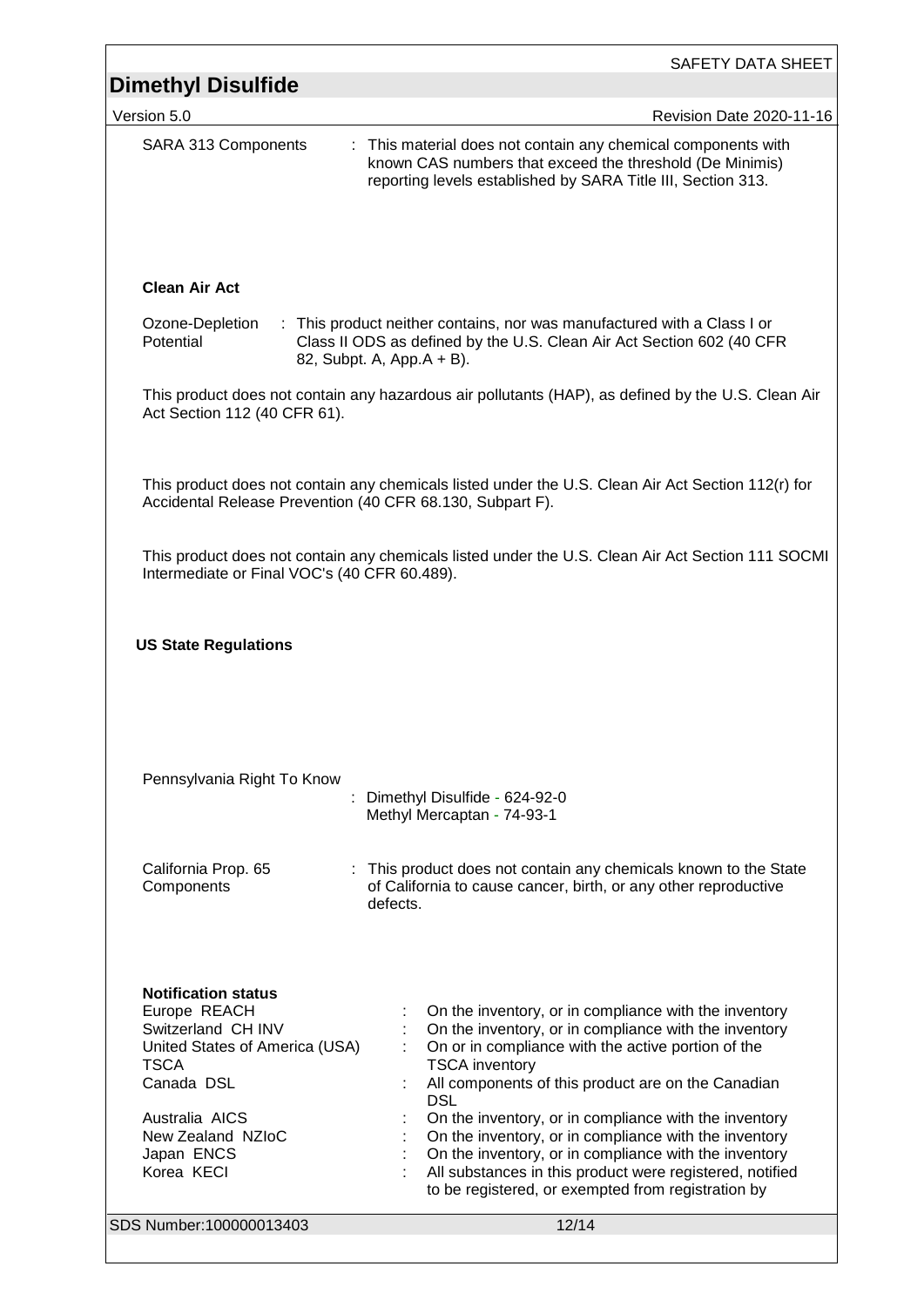| Version 5.0                                     |                                                                      |                                        |              | Revision Date 2020-11-16                                                                                                                                                                                                                                                                                                                                                                                                                                                                                    |  |
|-------------------------------------------------|----------------------------------------------------------------------|----------------------------------------|--------------|-------------------------------------------------------------------------------------------------------------------------------------------------------------------------------------------------------------------------------------------------------------------------------------------------------------------------------------------------------------------------------------------------------------------------------------------------------------------------------------------------------------|--|
|                                                 |                                                                      |                                        |              | CPChem through an Only Representative according to<br>K-REACH regulations. Importation of this product is<br>permitted if the Korean Importer of Record was<br>included on CPChem's notifications or if the Importer of<br>Record themselves notified the substances.                                                                                                                                                                                                                                       |  |
| Philippines PICCS<br>China IECSC<br>Taiwan TCSI |                                                                      |                                        |              | On the inventory, or in compliance with the inventory<br>On the inventory, or in compliance with the inventory<br>On the inventory, or in compliance with the inventory                                                                                                                                                                                                                                                                                                                                     |  |
|                                                 | <b>SECTION 16: Other information</b>                                 |                                        |              |                                                                                                                                                                                                                                                                                                                                                                                                                                                                                                             |  |
| <b>NFPA Classification</b>                      |                                                                      | : Health Hazard: 2                     |              |                                                                                                                                                                                                                                                                                                                                                                                                                                                                                                             |  |
|                                                 |                                                                      | Fire Hazard: 3<br>Reactivity Hazard: 0 |              | $\overline{\mathbf{3}}$<br>$\overline{2}$<br>0                                                                                                                                                                                                                                                                                                                                                                                                                                                              |  |
| <b>Further information</b>                      |                                                                      |                                        |              |                                                                                                                                                                                                                                                                                                                                                                                                                                                                                                             |  |
| Legacy SDS Number                               |                                                                      | 96150                                  |              |                                                                                                                                                                                                                                                                                                                                                                                                                                                                                                             |  |
| previous versions.                              | The information in this SDS pertains only to the product as shipped. |                                        |              | Significant changes since the last version are highlighted in the margin. This version replaces all                                                                                                                                                                                                                                                                                                                                                                                                         |  |
|                                                 |                                                                      |                                        |              | The information provided in this Safety Data Sheet is correct to the best of our knowledge,<br>information and belief at the date of its publication. The information given is designed only as a<br>guidance for safe handling, use, processing, storage, transportation, disposal and release and is<br>not to be considered a warranty or quality specification. The information relates only to the<br>specific material designated and may not be valid for such material used in combination with any |  |
|                                                 | other materials or in any process, unless specified in the text.     |                                        |              |                                                                                                                                                                                                                                                                                                                                                                                                                                                                                                             |  |
| <b>ACGIH</b>                                    | American Conference of<br>Government Industrial Hygienists           |                                        | LD50         | Key or legend to abbreviations and acronyms used in the safety data sheet<br>Lethal Dose 50%                                                                                                                                                                                                                                                                                                                                                                                                                |  |
| <b>AICS</b>                                     | Australia, Inventory of Chemical<br>Substances                       |                                        | <b>LOAEL</b> | Lowest Observed Adverse Effect<br>Level                                                                                                                                                                                                                                                                                                                                                                                                                                                                     |  |
| <b>DSL</b>                                      | Canada, Domestic Substances<br>List                                  |                                        | <b>NFPA</b>  | National Fire Protection Agency                                                                                                                                                                                                                                                                                                                                                                                                                                                                             |  |
| <b>NDSL</b>                                     | Canada, Non-Domestic                                                 |                                        | <b>NIOSH</b> | National Institute for Occupational                                                                                                                                                                                                                                                                                                                                                                                                                                                                         |  |
| <b>CNS</b>                                      | Substances List<br>Central Nervous System                            |                                        | <b>NTP</b>   | Safety & Health<br>National Toxicology Program                                                                                                                                                                                                                                                                                                                                                                                                                                                              |  |
| CAS                                             | <b>Chemical Abstract Service</b>                                     |                                        | <b>NZIoC</b> | New Zealand Inventory of<br>Chemicals                                                                                                                                                                                                                                                                                                                                                                                                                                                                       |  |
| <b>EC50</b>                                     | <b>Effective Concentration</b>                                       |                                        | <b>NOAEL</b> | No Observable Adverse Effect<br>Level                                                                                                                                                                                                                                                                                                                                                                                                                                                                       |  |
| EC50                                            | <b>Effective Concentration 50%</b>                                   |                                        | <b>NOEC</b>  | No Observed Effect Concentration                                                                                                                                                                                                                                                                                                                                                                                                                                                                            |  |
| <b>EGEST</b>                                    | <b>EOSCA Generic Exposure</b><br>Scenario Tool                       |                                        | <b>OSHA</b>  | Occupational Safety & Health<br>Administration                                                                                                                                                                                                                                                                                                                                                                                                                                                              |  |
| <b>EOSCA</b>                                    | <b>European Oilfield Specialty</b><br><b>Chemicals Association</b>   |                                        | PEL          | Permissible Exposure Limit                                                                                                                                                                                                                                                                                                                                                                                                                                                                                  |  |
| <b>EINECS</b>                                   | European Inventory of Existing<br><b>Chemical Substances</b>         |                                        | <b>PICCS</b> | Philippines Inventory of<br><b>Commercial Chemical Substances</b>                                                                                                                                                                                                                                                                                                                                                                                                                                           |  |

ſ

 $\overline{\phantom{0}}$